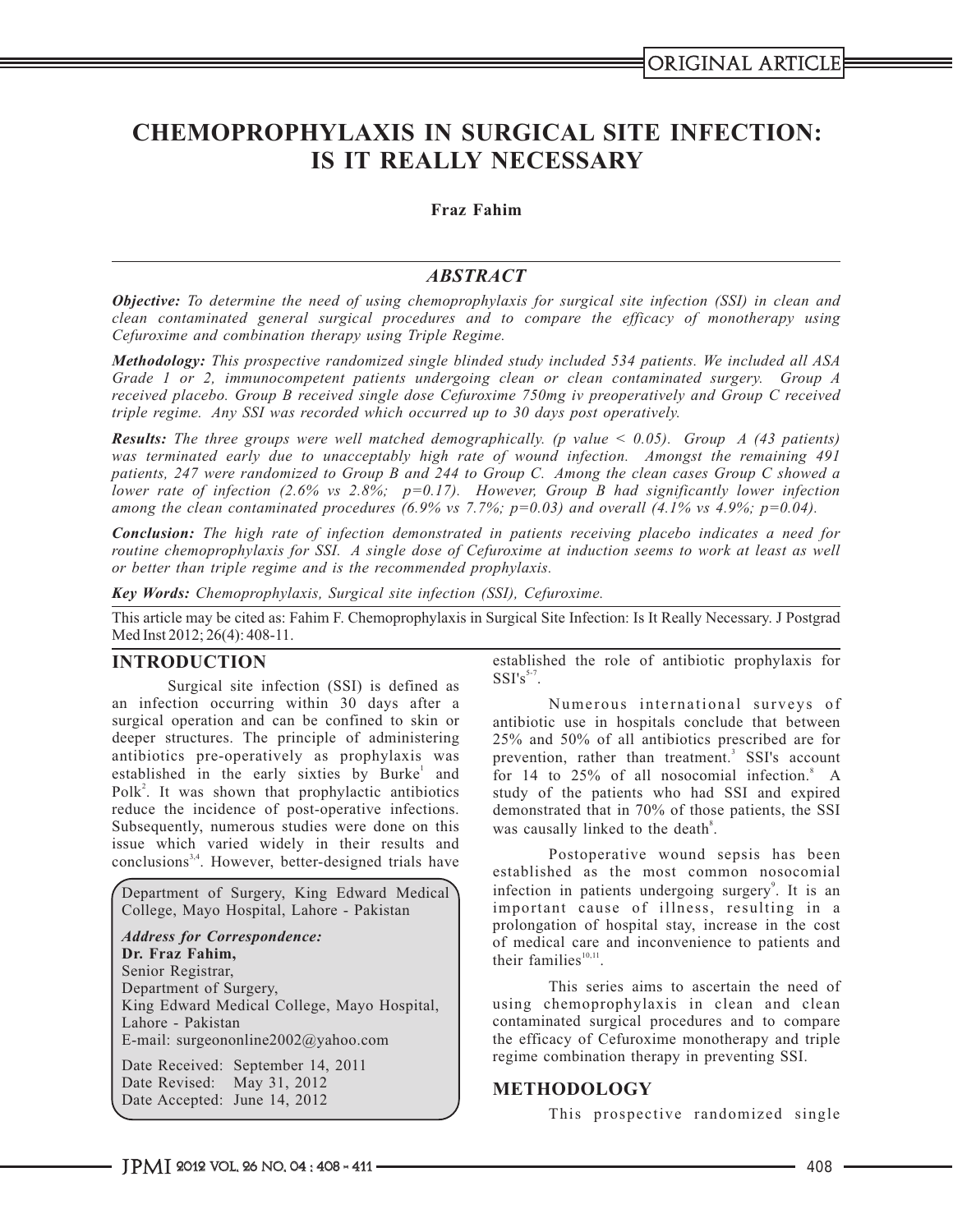blinded study was carried out at a tertiary care and requesting ultrasound.<br>hospital, from June 2004 to December 2006. 534 patients were enrolled in the study. Informed consent was obtained from all the patients. We included all patients undergoing clean or clean included all patients undergoing clean or clean<br>
contaminated surgery who were classified as ASA<br>
(American Society of Anesthesiologists) Grade 1 We included 534 patients in the study (American Society of Anesthesiologists) Grade 1 or 2 and did not have any co-morbidities or 2 and did not have any co-morbidities randomly divided into three cohorts, which were<br>predisposing to infection like diabetes or steroid well matched regarding their ASA status, age, sex use. Patients undergoing emergency or malignancy surgery, with significant preoperative contamination and those who refused consent were excluded. Surgical procedures were classified into<br>four categories: clean clean-contaminated study demonstrated an infection rate of 19% and it four categories: clean, clean-contaminated, study demonstrated an infection rate of 19% and it contaminated and dirty.<sup>5,12,13</sup> The last two categories was deemed unethical to continue this cohort due contaminated and dirty<sup>5,12,13</sup>. The last two categories was deemed unethical to continue this cohort due were excluded since they were outside the scope of  $\qquad$  to the high infection rate. the present study. The number of patients from that point on

three cohorts by drawing lots. Group A was the placebo group which did not receive any placebo group which did not receive any C). The most frequent procedure performed was antibiotics. Group B received a single dose of IV hernia repairs with inguinal hernia being the most antibiotics. Group B received a single dose of IV hernia repairs with inguinal hernia being the most Cefuroxime 750mg at induction. Group C received frequent hernia repaired. followed by cholecy-Cefuroxime 750mg at induction. Group C received frequent hernia repaired, followed by cholecy-<br>Cephradine 500mg IV in clean cases, with stectomy breast lumpectomy thyroidectomy and Cephradine 500mg IV in clean cases, with stectomy, breast lumpectomy, thyroidectomy and additional Gentamycin 80mg IV & Metronidazole vascular surgery Clean and clean contaminated additional Gentamycin 80mg IV & Metronidazole vascular surgery. Clean and clean contaminated<br>500 mg IV in clean contaminated cases. Wounds procedures shows similar distribution in both were inspected daily to look for any evidence of groups (Table 2). infection while the patient was admitted and upto 30th post operative day on visits to the clinic.<br>Both the superficial and deen wound infections cases and in all the patients combined together Both the superficial and deep wound infections were recorded as infectious complications. Patients presenting with unusual pain  $\pm$  fever were above 50 years had significantly increased for infection by sending blood counts infection rates in both the groups (Table 3). investigated for infection by sending blood counts

Statistical analysis of the results was done using SPSS 11.0.

well matched regarding their ASA status, age, sex and comorbidity ( $p < 0.05$ ) (Table 1).

Group A, the placebo group, initially

The patients were randomly divided into was 491, out of which 247 received cefuroxime<br>horts by drawing lots. Group A was the (Group B) and 244 received triple regime (Group procedures shows similar distribution in both

were significantly lower in Group B. Patients<br>above 50 years had significantly increased

| <b>Mean Age</b>  | 33 years      |  |
|------------------|---------------|--|
| <b>Age Range</b> | $16-58$ years |  |
| <b>Males</b>     | $331(62\%)$   |  |
| <b>Females</b>   | 203(38%)      |  |
| Comorbidity      | 166(31%)      |  |

## **Table 1: Patient Characteristics**

|  | <b>Table 2: Distribution of Cases</b> |  |
|--|---------------------------------------|--|
|--|---------------------------------------|--|

|                 | <b>Clean Cases</b> | <b>Clean Contaminated</b> |  |
|-----------------|--------------------|---------------------------|--|
| Group B $(247)$ | 175(71%)           | 72 (29%)                  |  |
| Group C $(244)$ | 154(63%)           | 90(37%)                   |  |

## **Table 3: Infection Rates**

|                | <b>Clean Cases</b> | <b>Clean Contaminated</b> | <b>Overall Rate</b> |
|----------------|--------------------|---------------------------|---------------------|
| Group $B(247)$ | $2.8\%$            | $6.9\%$                   | $4.1\%$             |
| Group $C(244)$ | $2.6\%$            | $7.7\%$                   | $4.9\%$             |
| p-value        |                    | 0.02                      | 0.03                |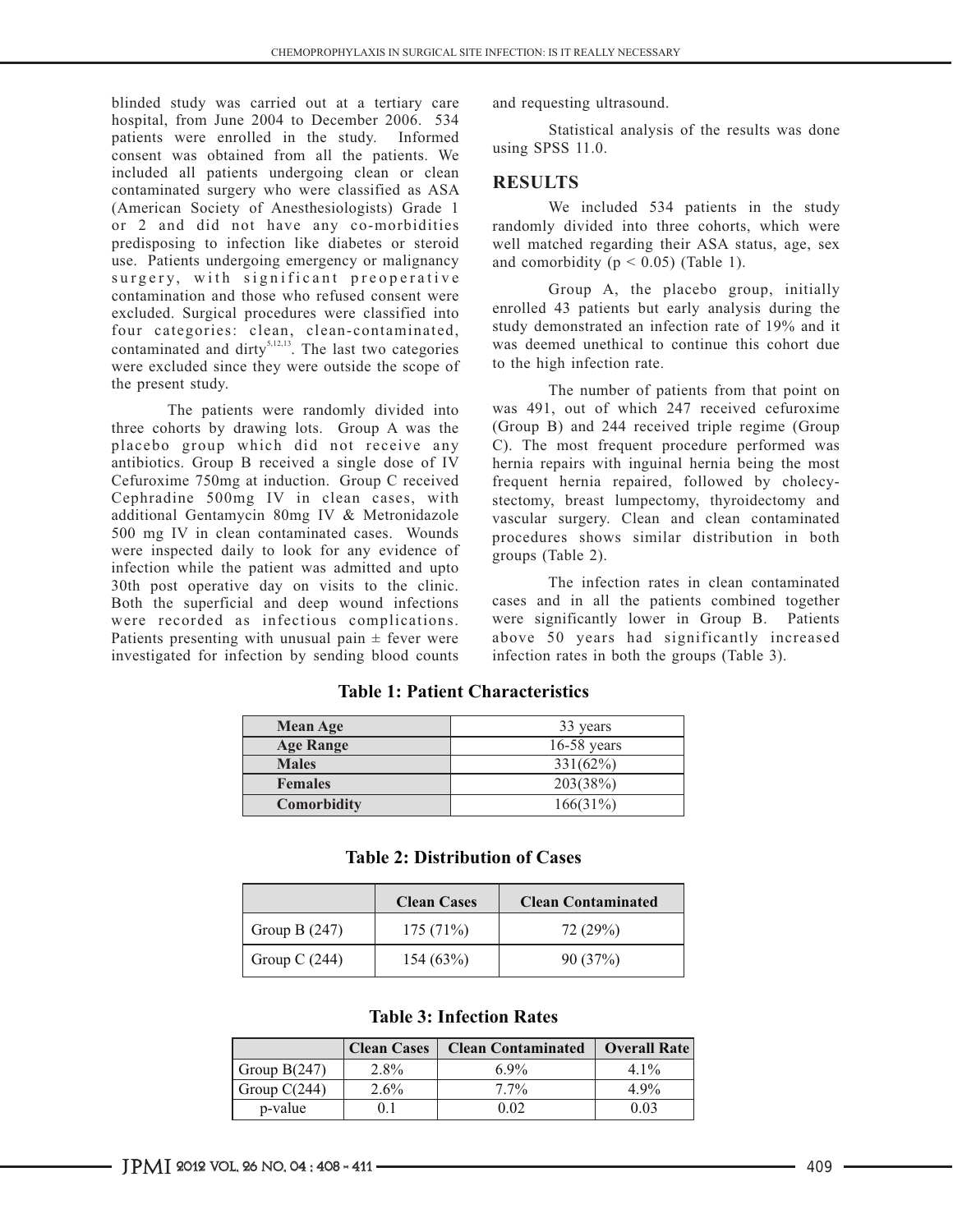contaminated and dirty wounds require antibiotics<sup>14</sup>. However, the need for chemoprophylaxis in clean and clean contaminated surgery<br>is still a hotly debated issue with both opponents<br>and prophylaxis for SSI is<br>Antibiotic prophylaxis for SSI is and proponents. An SSI develops as a result of an antibiotic prophylaxis for SSI is interaction between the peroperative pathogen recommended for clean and clean contaminated interaction between the peroperative pathogen recommended for clean and clean contaminated inoculum and the host resistance to infection  $\frac{15}{2}$ . The procedures especially in a setting like ours. The in in a setting in a setting in a setting incording in a size of the inoculum relates directly to likelihood. of SSI. Antibiotics reduce the number of viable<br>
receiving placebo indicates a need for routine<br>
represents the number of viable<br>
chemoprophylaxis. A single dose of Cefuroxime at pathogens in the wound<sup>16</sup>. Prophylactic antibiotic chemoprophylaxis. A single dose of Cefuroxime at pathogens in the wound in which the risk induction seems to work at least as well or better use in surgery is for operations in which the risk<br>of postoperative wound infection is high or in than triple regime and is the recommended of postoperative wound infection is high or in  $\frac{\text{than triple}}{\text{two}}$ which the rate of wound infection is relatively low but the consequences of infection are significant.<br> **REFERENCES** Conversely, the major disadvantage of injudicious **REFERENCES** use of antibiotics seems to be the emergence of pathogens of increased virulence and resistance<sup>17</sup>. Hence antibiotics need to be used only when absolutely necessary<sup>18</sup>.

The first question raised in this study was that should prophylactic antibiotics be used at all in a setting like ours. The inordinately high infection rate in the placebo wing conclusively proved the need for antibiotic prophylaxis. This also seems to have become a generally accepted consensus in literature<sup>5,19,20</sup>. Large scale studies of patient undergoing clean surgery have shown reduction of infection ranging from 39% to  $75\%^{22}$ <sup>24</sup>. A Cochrane Review appraising antibiotic usage in a clean procedure has concluded further placebo controlled randomized trials of the effectiveness of antibiotic prophylaxis in such surgeries are unlikely to be justified<sup>5</sup>. For clean surgery the inoculum is expected to be minimal<sup>21</sup>. However, the infection control protocols and their strict enforcement needs to be implemented and monitored. But in the developing world these facilities may still be in planning and evolution phase. Hence, taking in view the findings of Group A, prophylactic antibiotic use may be a necessary precaution. D'Amico et al have found that a single dose of antibiotic at induction of anesthesia may be prudent and does not have any impact on antibiotic resistance<sup>25</sup>. Other workers have also advocated routine use of chemoprophylaxis<sup>27</sup>.

Some studies, comparing multi-antibiotic regime use to monotherapy have found latter to be superior in terms of ease and economy of usage as well as patient acceptance<sup>26,27</sup>. Others propound monotherapy with a broad spectrum second generation cephalosporin to be equally effective or superior to a gentamycin based combination, but preferable on account of lower toxicity<sup>28</sup>. The reported SSI rate was significantly lower in

**DISCUSSION** monotherapy arm as compared to multi-therapy<sup>26-28</sup>. The present study shows similar results where the There is almost universal agreement that There is almost universal agreement that cohort given monotherapy has had lower infection rates and this has reached statistical significance.

high rate of infection demonstrated in patients receiving placebo indicates a need for routine

- 1. Burke JF. The effective period of preventive antibiotic action in experimental incisions and dermal lesions. Surgery 1961;50:161-8.
- 2. Polk HC Jr., Lopez-Mayer JF. Post-operative wound infection: a prospective study of determinant factors and prevention. Surgery 1969;66:97-103.
- 3. Sturlese E, Retto G, Pulia A, Tripodi A, La Gamba D, Pulle C. Benefits of antibiotic prophylaxis in laparoscopic gynaecological surgery. Clin Exp Obstet Gynecol 1999;26:217-8.
- 4. Blanco JR, Perez JL, Martinez K, Martinez JL, Goni E, Alvarez A, et al. Scheduled biliary surgery and antibiotic prophylaxis. Is its use always justified? An Med Interna 1997;14:111- 3.
- 5. Gillespie WJ, Walenkamp G. Antibiotic prophylaxis for surgery for proximal femoral and other closed long bone fractures. Cochrane Database Syst Rev 2001;1:CD000244.
- 6. Beck A, Kinzl L, Bischoff M. Antibiotic prophylaxis and therapy in trauma surgery. Unfallchirurg 1999;102:955-66.
- 7. Howard JM. Ultraviolet radiation in the operating room: A historical review. Ann Surg 1964;60:11-8.
- 8. Smyth ET, Emmerson AM. Surgical site infection surveillance. J Hosp Infect 2000;45:173-84.
- 9. Brachman PS, Dan BB, Haley RW. Nosocomial surgical infections: incidence and cost. Surg Clin North Am 1980;60:15-25.
- 10. Heineck I, Ferreira MB, Schenkel EP. Prescribing practice for antibiotic prophylaxis for 3 commonly performed surgeries in a teaching hospital in Brazil. Am J Infect